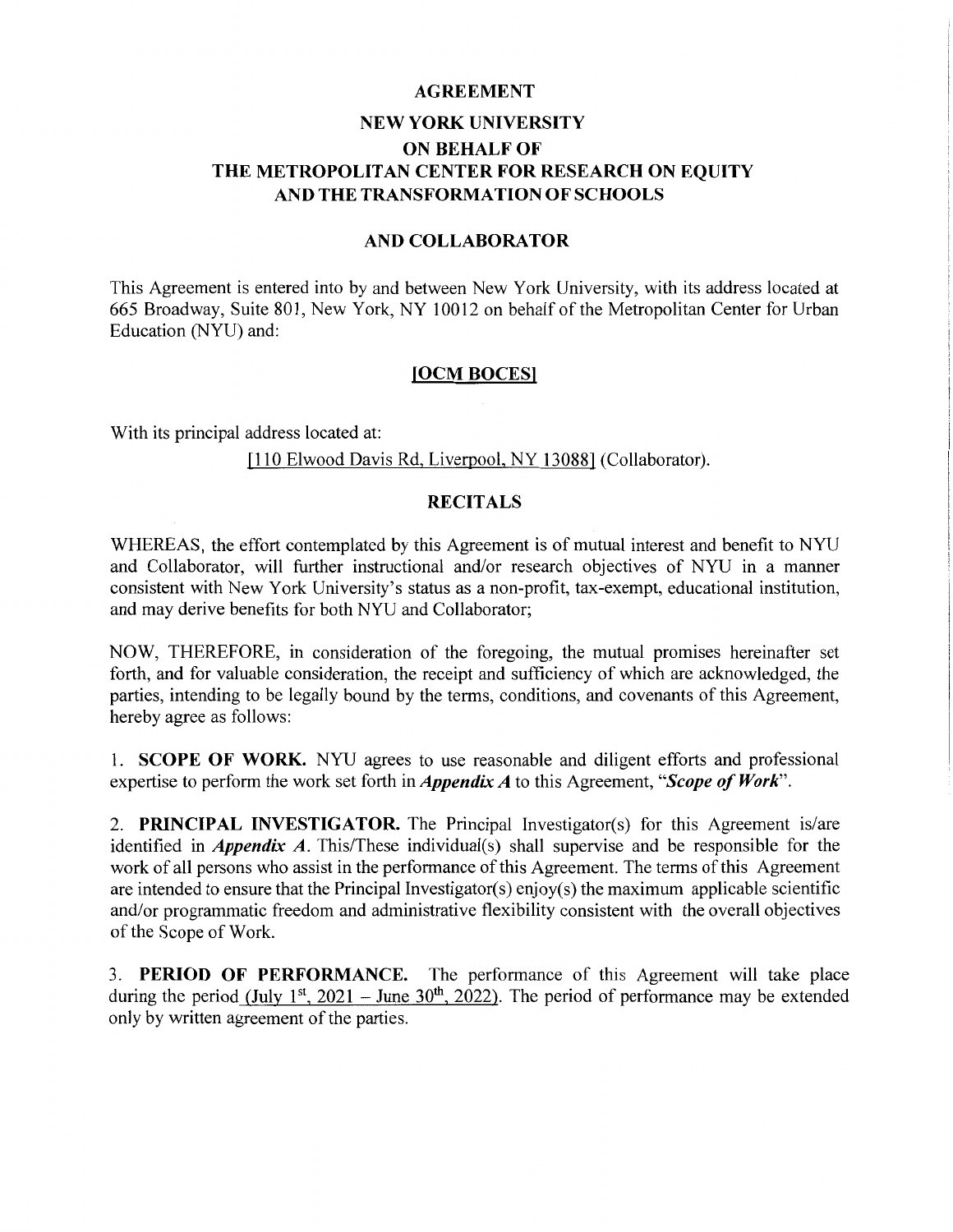4. **COMPENSATION.** As consideration for performance, Collaborator shall compensate NYU as set forth in *Appendix B* to this Agreement, *"Budget".* 

5. **PAYMENT AND INVOICES.** Payment(s) shall be made to NYU in U.S. dollars, net of taxes or impost of any kind, in accordance with the payment schedule attached hereto as **Appendix B.** Payment shall be made to NYU's Financial Contact at the address provided in **Appendix C.** 

6. **PUBLICATION.** Subject to applicable laws, NYU shall, in keeping with the usual and customary scientific and/or programmatic freedoms accorded to academic and research organizations, retain the right to publish and otherwise publicly disclose the information gained in the course of the performance of this Agreement.

7. **INTELLECTUAL PROPERTY.** Copyright and intellectual property rights in materials created or fixed in any tangible medium of expression during the performance of this Agreement shall rest in NYU. Licensing to Collaborator for any materials created or fixed in any tangible medium of expression during the performance of this Agreement shall be addressed in the future as necessary and via a separate agreement.

8. **USE OF NAME.** Subject to applicable laws, neither party may use the name, trademark, or tradename of the other, or the name of any staff member, employee or student of either party, in any publicity, advertising, or news release without the prior written consent of the other party, excepting documents available to the public that identify the existence of this document.

9. **NOTICES.** All notices, consents, payments, demands, requests, and other communications required, desired, or permitted hereunder shall be in writing and shall be deemed "given" when delivered by messenger or when deposited in the United States Mail, certified or registered, return receipt requested, with first class postage affixed, addressed as set forth in *Appendix C* to this Agreement, *"Contact Information".* 

10. **TERMINATION.** This Agreement shall remain in full force and effect until the earlier of the date that all work under this Agreement has been completed or [ **June 30th, 2022).** This Agreement may be terminated by either party at any time in the exercise of its sole discretion upon thirty (30) calendar days' prior written notice in accordance with the procedure identified above in

Section 9 **NOTICES.** In the event this Agreement is terminated prior to completion of all work hereunder, Collaborator shall compensate NYU pro rata for work performed prior to the date of notice of termination. Should Collaborator terminate this Agreement for cause, Collaborator shall notify NYU in writing in accordance with the procedures above in Section 9 **NOTICES** and shall grant to NYU a period, not to exceed thirty (30) calendar days from the date of such notice, to cure any default.

11. **ASSIGNMENT.** This Agreement cannot be transferred or assigned by either party without prior written consent of the other and any such assignment or transfer will be null, void and of no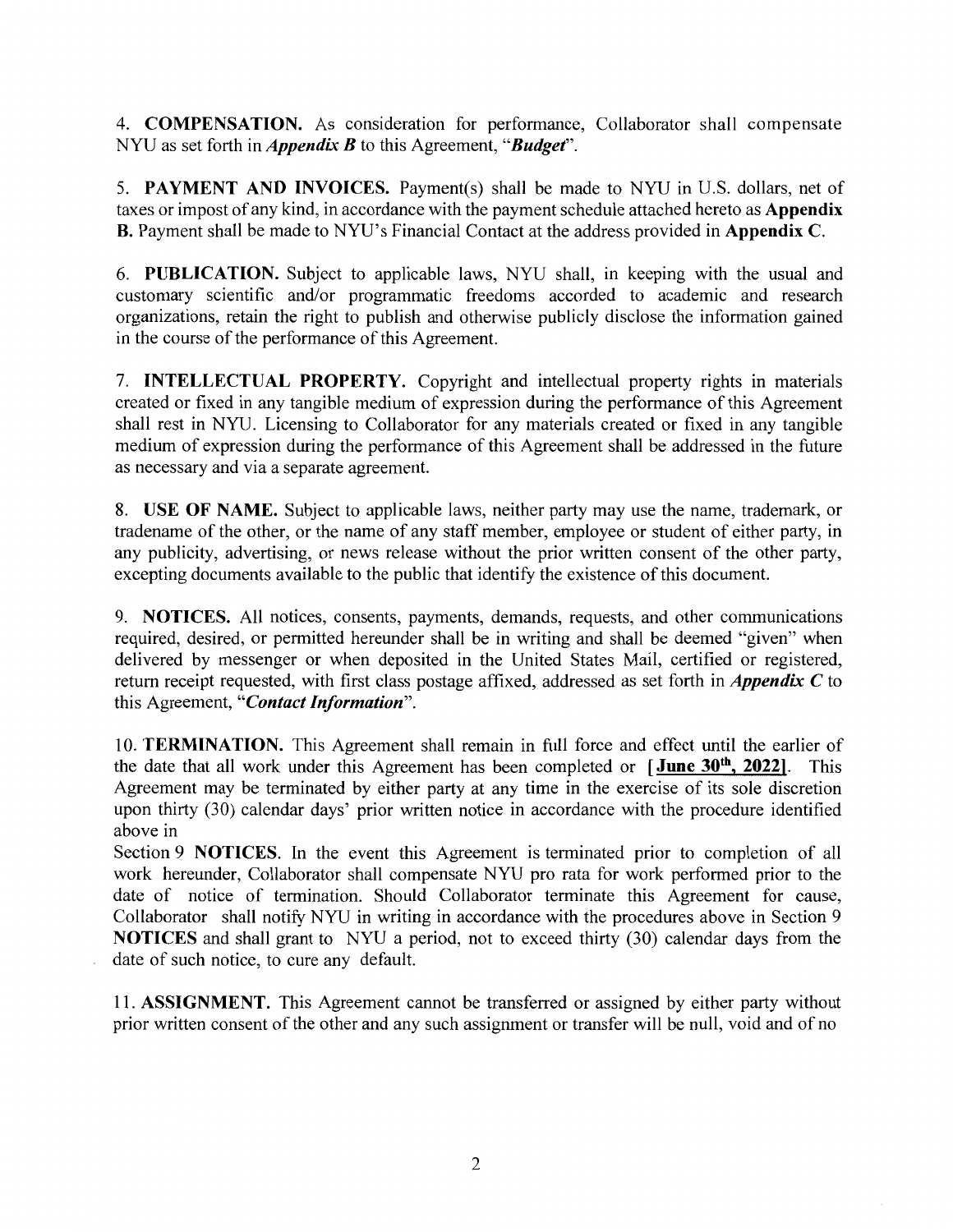effect.

12. **INDEPENDENT CONTRACTOR.** For the purposes of this Agreement and all services to be provided hereunder, both parties shall be, and shall be deemed to be, an independent contractor and not an employee, partner, agent or representative of the other. Neither party shall have the authority to make any statements, representations nor commitments of any kind, nor to take any action, which shall be binding on the other party, except as may be explicitly provided for herein or authorized by the other party in writing.

13. **GOVERNING LAW.** This Agreement shall be governed by and construed in accordance with the laws of the state of New York without regard to principles relating to conflicts of law. The courts of the State of New York in New York County and the United States District Court for the Southern District of New York shall have exclusive jurisdiction over the parties with respect to any dispute or controversy between them arising under or in connection with this Agreement.

14. **WAIVER.** The failure of a party to enforce any breach or provision of this Agreement shall not constitute a continuing waiver of such breach or provision and such party may at any time thereafter act upon or enforce such breach or provision of this Agreement. Any waiver of breach executed by either party shall affect only the specific breach and shall not operate as a waiver of any subsequent or preceding breach.

15. **SEVERABILITY.** If any clause or provision of this Agreement is declared invalid or unenforceable by a court of competent jurisdiction or arbitrator, such provision shall be severed and the remaining provisions of the agreement shall continue in full force and effect. The parties shall use their best efforts to agree upon a valid and enforceable provision as substitute for the severed provision, taking into account the intent of this Agreement. Failure to agree upon such a substitute does not in any way effect the remaining terms of this Agreement.

16. **FORCE MAJEURE.** Failure of either party to. perform its obligations under this Agreement, except the obligation to make payments, shall not subject such party to any liability or place such party in breach of any term or condition of this Agreement to the other party if such failure is the result of any event beyond the reasonable control of such nonperforming party, including, but not limited to, acts of God, fire, explosion, flood, drought, war, riot, sabotage, embargo, strike or other labor trouble, failure in whole or part of suppliers to deliver on schedule materials, equipment or machinery, interruption of or delay in transportation, failure of utilities, energy, or conservation measures, mechanical breakdowns, a national health emergency or compliance with any order or regulation of any government entity acting with color of right.

17. **ENTIRE AGREEMENT.** This Agreement and any Attachments hereto contain the entire agreement between Collaborator and NYU and supersedes any and all other agreements and understandings, either oral or written, between the parties and their predecessors in interest relating to the subject matter of this Agreement.

18. **HEADINGS.** All section headings and captions contained in this Agreement are for convenience of reference only, do not form a part of this Agreement and shall not affect in any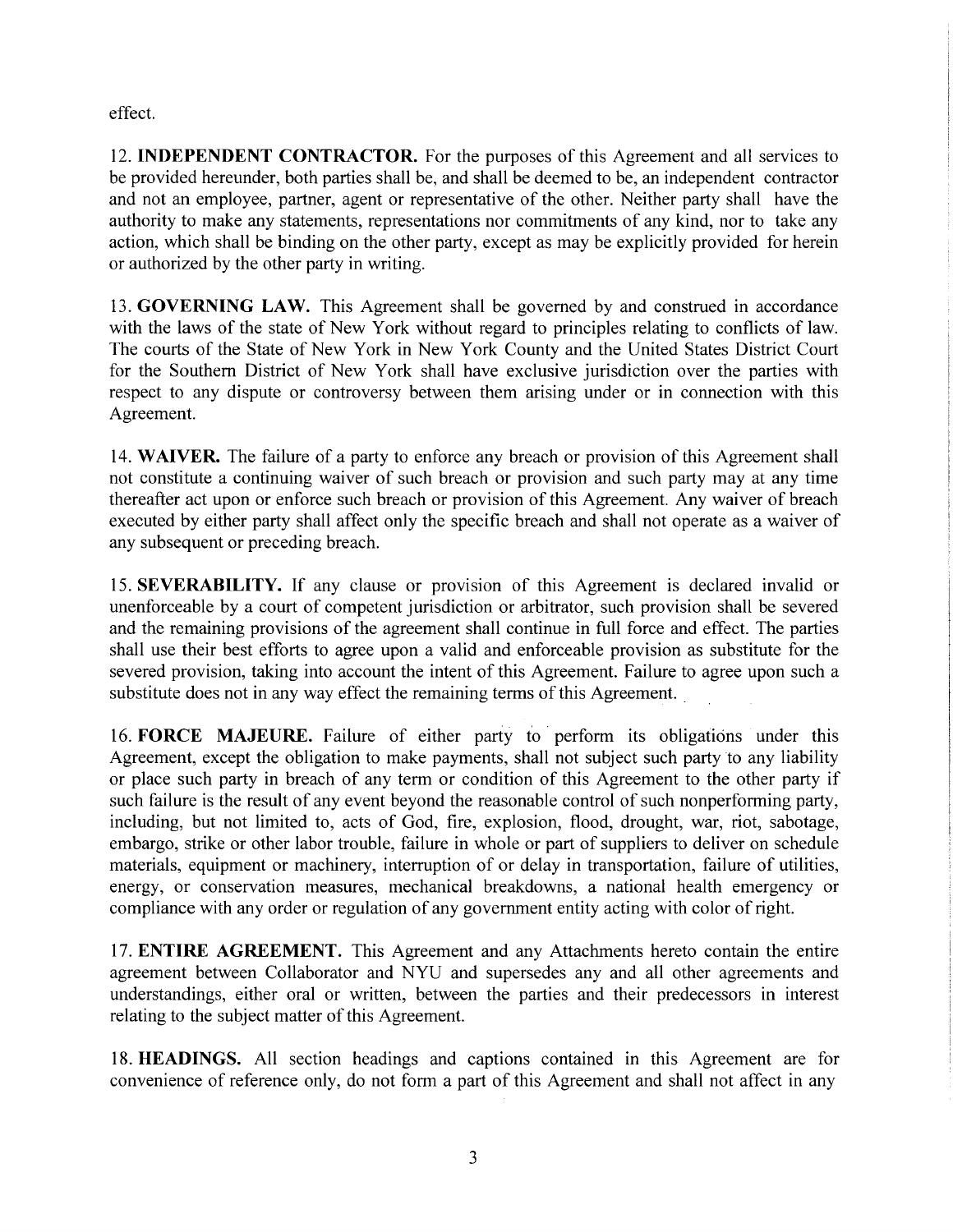way the meaning or interpretation of this Agreement.

19. **ATTACHMENTS.** The Attachments hereto are made a part hereof as if fully included in the text.

IN WITNESS WHEREOF, intending to be legally bound, authorized representatives of the parties have signed this Agreement below.

#### NEW YORK UNIVERSITY

Alex Samsky Digitally signed by Alex Samsky Date: 2021.07.15 09:00:13 -04'00'

 $\overline{By}$ Name: Alex Samsky Title: Assistant Contract Officer, OSP Date: July 15, 2021

COLLABORATOR

Philis n. I

By Name: Title: Date:  $Phi$ **1).** GROME Aset. Supt. for Admin. *~/1--/d>.l*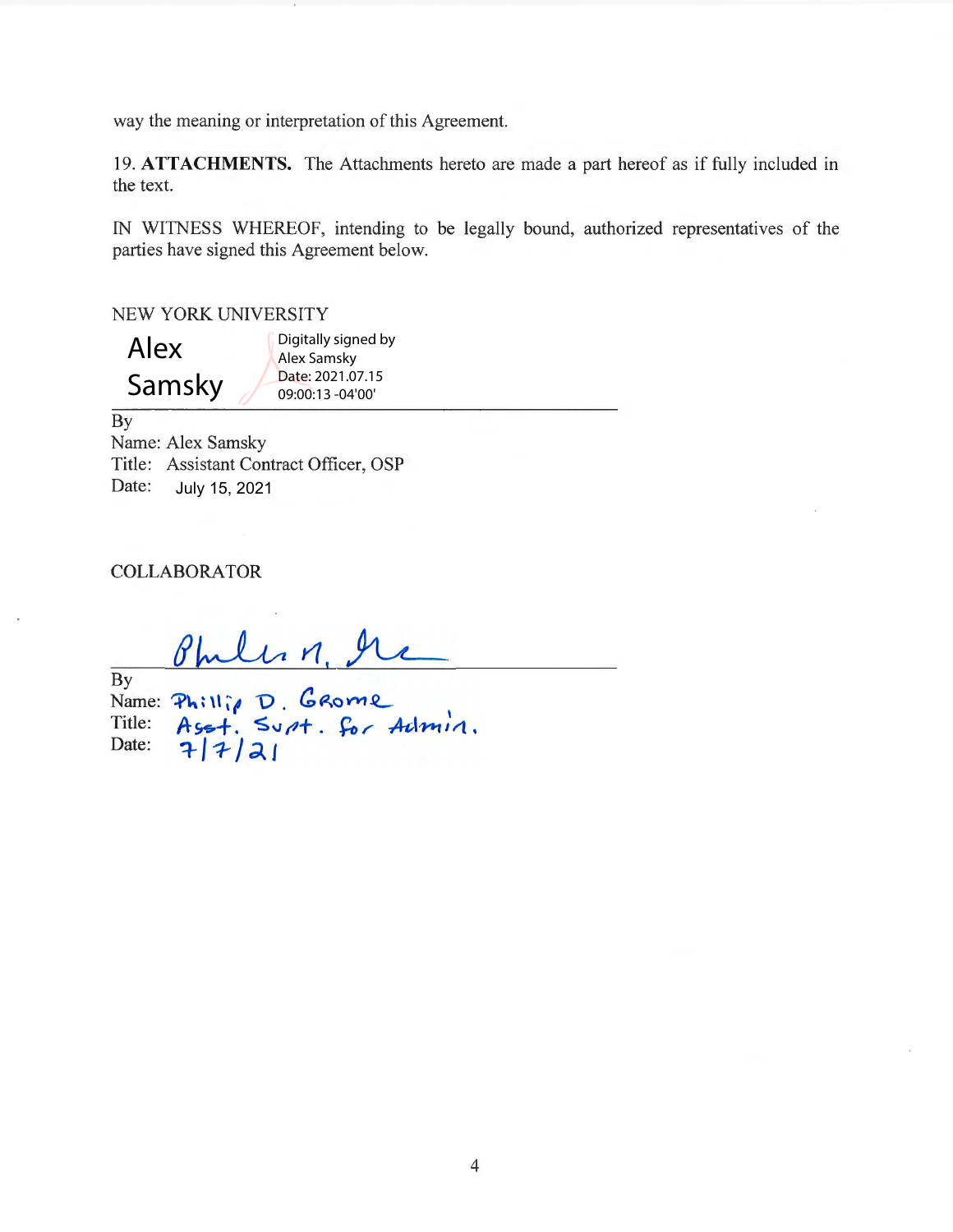

# **Appendix A: Scope of Work**

Metropolitan Center for Research on Equity and the Transformation of Schools and OCM Boces (Jamesville DeWitt Central School District)

OCM Boces (Jamesville De Witt Central School District) in partnership with the New York University's Metropolitan Center for Research on Equity and the Transformation of *School-Innovations in Equity and Systemic Change (IESC)* will engage in a collaborative **training and technical assistance** support project with the district from July 1, 2021 to June 2022.

The partnership will be comprised of the following strands of work:

1. Co-Facilitation and Coaching of Culturally Responsive Sustaining (CR-S) Education training

2. Technical Assistance Support of Trained District/School Leads to Execute Culturally Responsive Sustaining (CR-S) Education training

3. Training and technical assistance for the District-wide Equity Council and School-based Equity Teams

The proposed scope of work will develop competency among (2 new cohorts) of **25** new lead learners in Jamesville DeWitt in Culturally Responsive Sustaining (CR-S) education practices through **8 online halfday and 2 full-day in person sessions** ( **online and in person is dependent on district re-opening) in summer/fall 2021 and 2 online half-days and 5 full-days in person sessions in winter/spring 2022** that will be collaboratively co-facilitated with 3-4 individuals from the district who have already been trained (see description below). The CR-S education training will focus on: (1) developing common language around CR-S education, (2) examining the role that race, social identities, power, and privilege play in shifting individual and systemic inequalities in schools, (3) identifying CR-S education school and classroom practices, and (4) developing competency around using the CRE Toolkit.

A second goal of the proposed work is: (1) providing direct support to identified lead learner district and school staff who have already been trained in order to implement a co-facilitation model of Culturally Responsive Sustaining (CR-S) Education training; (2) executing a 4-step coaching fidelity process for the CR-S education training that will build their internal capacity to independently execute CR-S education training. The coaching process includes: (a) jointly planning the content of CR-S education training (b) coaching to practice content; (c) modeling the facilitation of CR-SE content; and (d) providing feedback, and (3) offering technical assistance support for trained school leads to plan and implement CR-SE trainings.

Finally, through training and technical assistance, IESC will support the district's strategic plan to develop a district-wide Equity Council. The aim of this support will be to grow the reach of the CR-SE work currently taking place as well as deepen the understanding of how equity council members and schoolbased teams strategically plan and execute CR-SE-based policies and practices. There will be an embedded focus on the voice and participation of family and community members in this strategic CR-SE planning.

## **Scope of Work:**

Part 1: Co-Facilitation of Culturally Responsive Sustaining (CR-S) Education training NYU Metro Center-IESC will complete **8 online half-day and 2 full-day in person sessions (online and in person is dependent on district re-opening) in summer/fall 2021 and 2 online half-days and 5 fulldays in person sessions in winter/spring 2022** of CR-S education training. The first lead learner cohort would occur in the summer 2021 to fall 2021, and the second group of lead learners would be trained in the winter 2022 to late spring 2022. The sessions will be co-facilitated with 3-4 individuals from Jamesville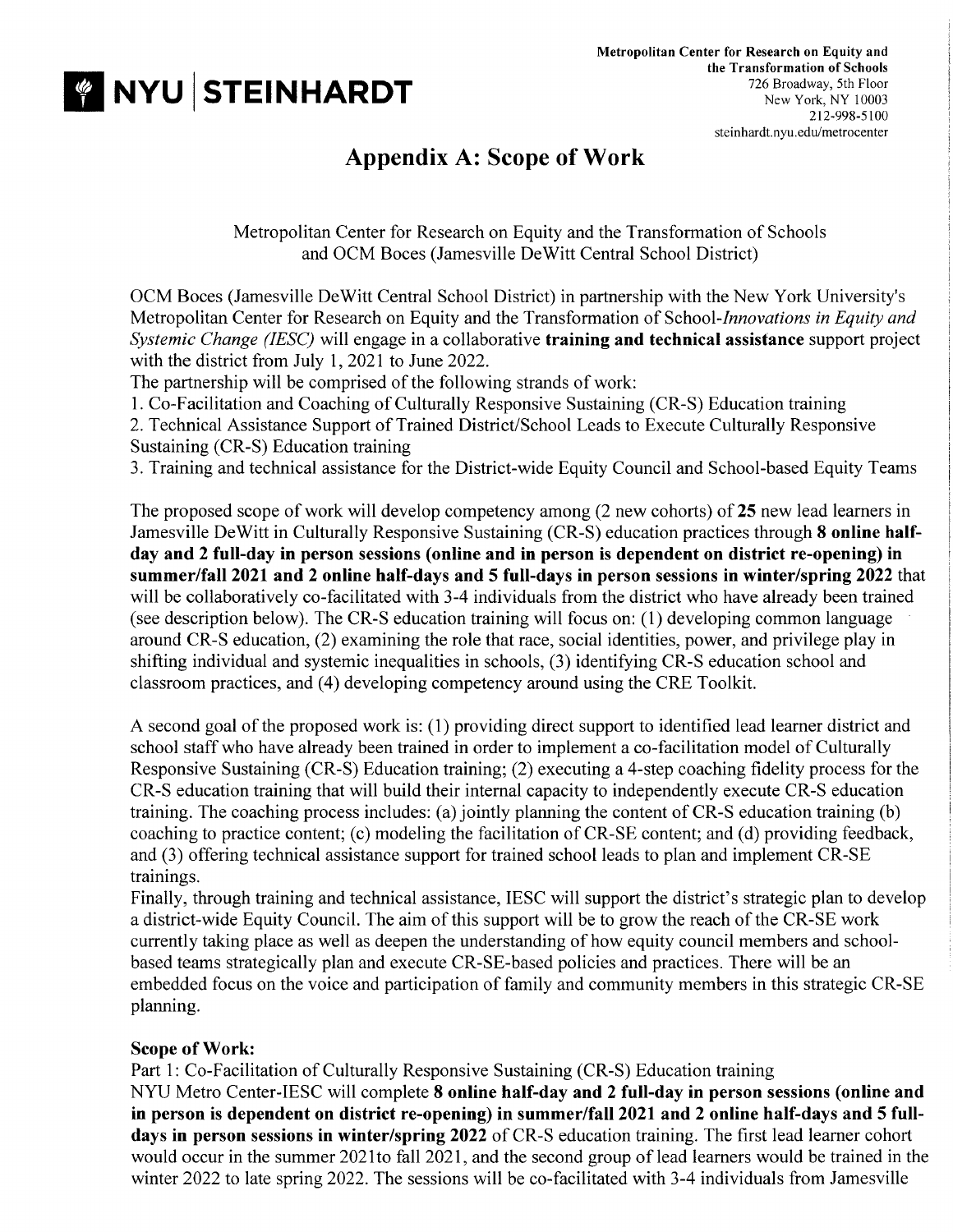DeWitt who have already been trained to build their competency and capacity in executing the Culturally Responsive Sustaining (CR-S) education training. The CR-SE co-facilitation team will co-facilitate the CR-S education content, in which an NYU Metro Center IESC associate will coach CR-SE co-facilitators before each upcoming session, co-present during the sessions, and observe district CR-SE trainers. After the session, feedback will be offered to the CR-SE co-facilitators.

The CR-S education series that will be developed for 2 cohorts of **25** lead learner participants helps participants shift deficit thinking mindsets, specifically focusing on how race, identity, power, and privilege create education barriers that have historically created educational inequities for marginalized children and families. The CR-S education series supports the development of educators' ability to use race and culture to improve educational outcomes (Howard, 2010) and supports educators' engagement in a process of self-transformation in order to ensure equitable outcomes for every student (Banks, 2007). In session one participants develop a common language around CR-S education and begin the process of recognizing institutional and organizational structures in schools that perpetuate inequities. Session 2 explores how participants' have come to understand what race means to them and develop professional competency in discussing race. The session centralizes how educators identifying their power and privilege become important to shifting individual and systemic inequalities in schools. In session 3, participants will examine the role of implicit bias on practices and policies, and develop an understanding of how social identity labels impact the treatment of social identity groups. Session 4 begins to examine student racial identity development, and the role schools have in supporting in developing or impeding a healthy identity. Participants will delve deeper into how contextual socio-environmental cues create vulnerability for students. In this session, microaggression, stereotype threat, and risk and protective factors are central in considering the role that schools have in creating welcoming, affirming, and validating environments, inclusive curriculum and rigorous instruction that mitigate vulnerability. Session 5 and 6 focuses on identifying CR-S education school and classroom practices, developing competency around using the CRE Toolkit (CRE Curriculum Audit, CR-SE problem solving teams, CR-SE classroom tool), and developing district/school level Guardians of Equity teams.

Part 2. Technical Assistance Support of Trained District/School Leads to Execute Culturally Responsive Sustaining (CR-S) Education training

NYU Metro Center-IESC proposes to conduct **4 half-day (e.g., 3 hours) online sessions** with already CR-SE trained school leads to support them in creating truncated customized CR-SE trainings to implement in their respective schools. NYU Metro Center's IESC will collaboratively guide CR-SE trained district leads in building CR-SE mini-trainings that are responsive to their respective schools. Session **1** will focus on jointly identifying core constructs of CR-SE to start building mini-sessions. Session two aims to complete the outlining of the mini-trainings and create mini-session presentations. In session 2-4 NYU Metro Center's IESC will provide training and coaching on mini-sessions. An NYU Metro Center-IESC associate will provide feedback to district leads to improve their processes and increase their capacity in implementing the CR-SE mini-trainings.

Part 3. Training and technical assistance for the District-wide Equity Council and School-based Equity Teams

NYU Metro Center-IESC proposes to conduct a total of **4 half-day online trainings and 4 half-day in person technical assistance sessions (8, half-days total).** The first **2, half-day trainings** will be with members of the District-wide Equity Council in the fall of 2021. This will include initial support in the selection of said council members. The 2, half day trainings will focus on building a collaborative culture within the equity council that is grounded in CR-SE and driven by a collective moral imperative. IESC associates will lead the equity council through frameworks from implementation science, school improvement (Bryk, et al.) and coherence (Fullan & Quinn) to support the collective visioning of future CR-SE work in the district. Foundationally, the work will engage the importance of families and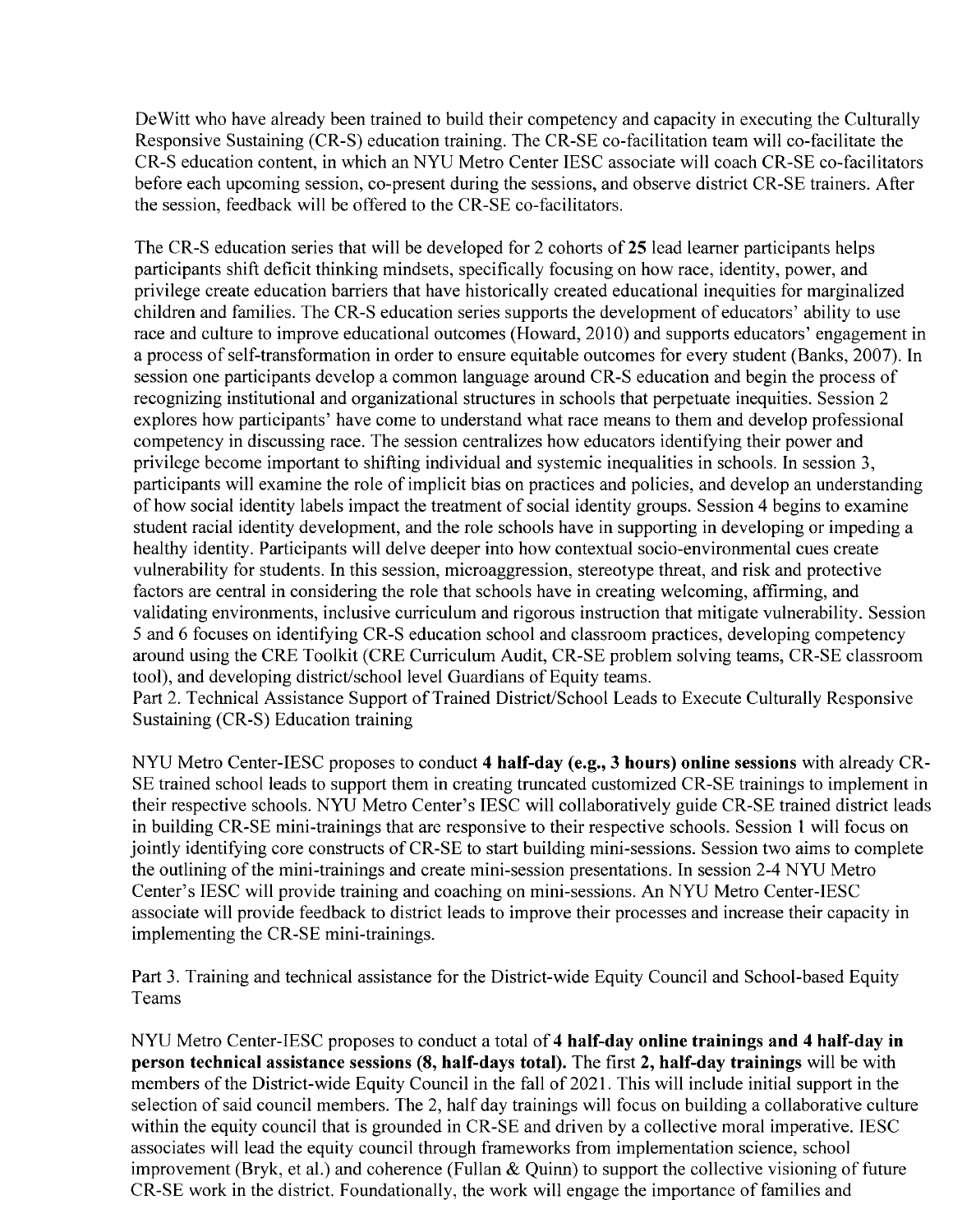community as partners and will include family/community representation on the council.

Additionally, IESC will conduct 2, half day trainings in the fall of 2021 for school-based equity teams, leading them through the Guardians of Equity Protocol as well as other equity-based tools that can be used at the school level. The remaining **4, half-days** throughout the school year will be devoted to curated technical assistance for both the District-wide Equity Council and the school-based equity teams, supporting the ongoing work and implementation at the school and district level. This work will support the implementation plan that is developed by the District-wide Equity Council.

## **Timeframe:**

This contract is for 11 months of collaborative work between OCM Boces (Jamesville De Witt Central School District) **and NYU Metro Center IESC. Once** OCM Boces (Jamesville DeWitt Central School District) **approves** the contract, work will **begin** July 1, 2021 and continue through June 30, 2022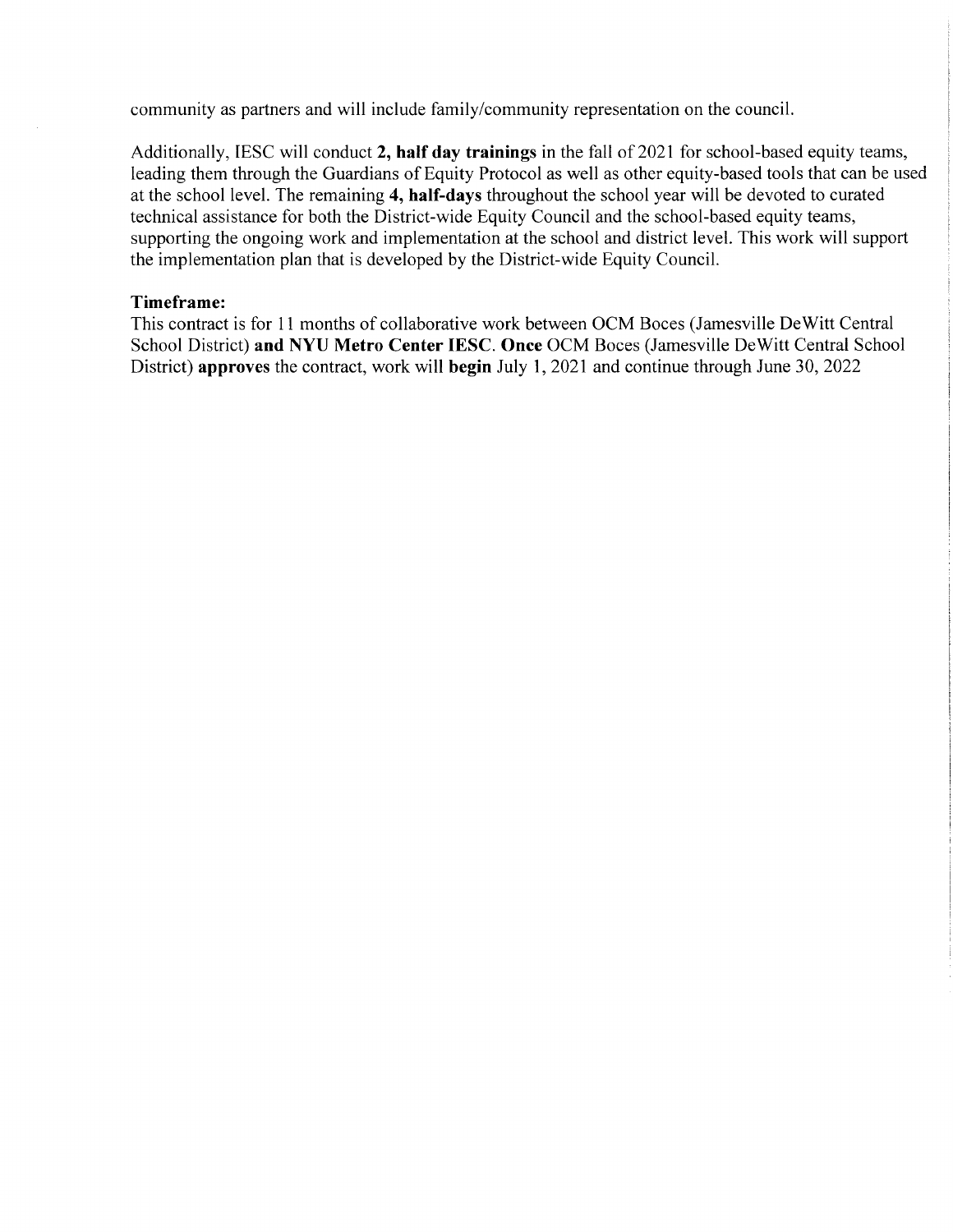# **Appendix B**

# **BUDGET**

Comprehensive budget. ..................................................................... **[\$100,200]** 

The services for this contract will involve the following: culturally responsive education

sustaining co-facilitation training model with 2 cohorts of **25 lead learner** educators.

Technical assistance support sessions with CR-SE trained district leads to support them in

creating truncated customized CR-SE trainings to implement in their respective schools, and

training and technical assistance support District-wide Equity Council and School-based Equity

Teams. To that end, cost includes NYU Metro Center-IESC staff time, including planning with

co-facilitators, support in co-facilitating sessions, and feedback cycles. The total **cost** of the

**NYU Metro Center's proposed project will be \$100,200.00** 

| NYU Metro Center-Innovations in Equity and Systemic Change                  |            |  |
|-----------------------------------------------------------------------------|------------|--|
| Jamesville De Witt Central School District                                  |            |  |
| Items Charged                                                               | Cost       |  |
| <b>Culturally Responsive Sustaining Education Training Summer/Fall 2021</b> |            |  |
| Online Half-Day CR-SE Co-Facilitation Session 1,                            | \$2,750.00 |  |
| Part 1 (Pre-Planning/Feedback Sessions with Co-                             |            |  |
| Facilitators, Trainer, Materials)                                           |            |  |
| Online Half-Day CR-SE Co-Facilitation Session 1,                            | \$2,750.00 |  |
| Part 2 (Pre-Planning/Feedback Sessions with Co-                             |            |  |
| Facilitators, Trainer, Materials)                                           |            |  |
| Online Half-Day CR-SE Co-Facilitation Session 2,                            | \$2,750.00 |  |
| Part 1 (Pre-Planning/Feedback Sessions with Co-                             |            |  |
| Facilitators, Trainer, Materials)                                           |            |  |
| Online Half-Day CR-SE Co-Facilitation Session 2,                            | \$2,750.00 |  |
| Part 2 (Pre-Planning/Feedback Sessions with Co-                             |            |  |
| Facilitators, Trainer, Materials)                                           |            |  |
| Online Half-Day CR-SE Co-Facilitation Session 3,                            | \$2,750.00 |  |
| Part 1 (Pre-Planning/Feedback Sessions with Co-                             |            |  |
| Facilitators, Trainer, Materials)                                           |            |  |
| Online Half-Day CR-SE Co-Facilitation Session 3,                            | \$2,750.00 |  |
| Part 2 (Pre-Planning/Feedback Sessions with Co-                             |            |  |
| Facilitators, Trainer, Materials) Summer/Fall Lead                          |            |  |
| Learner Cohort 1 and Winter/Spring Lead Learner                             |            |  |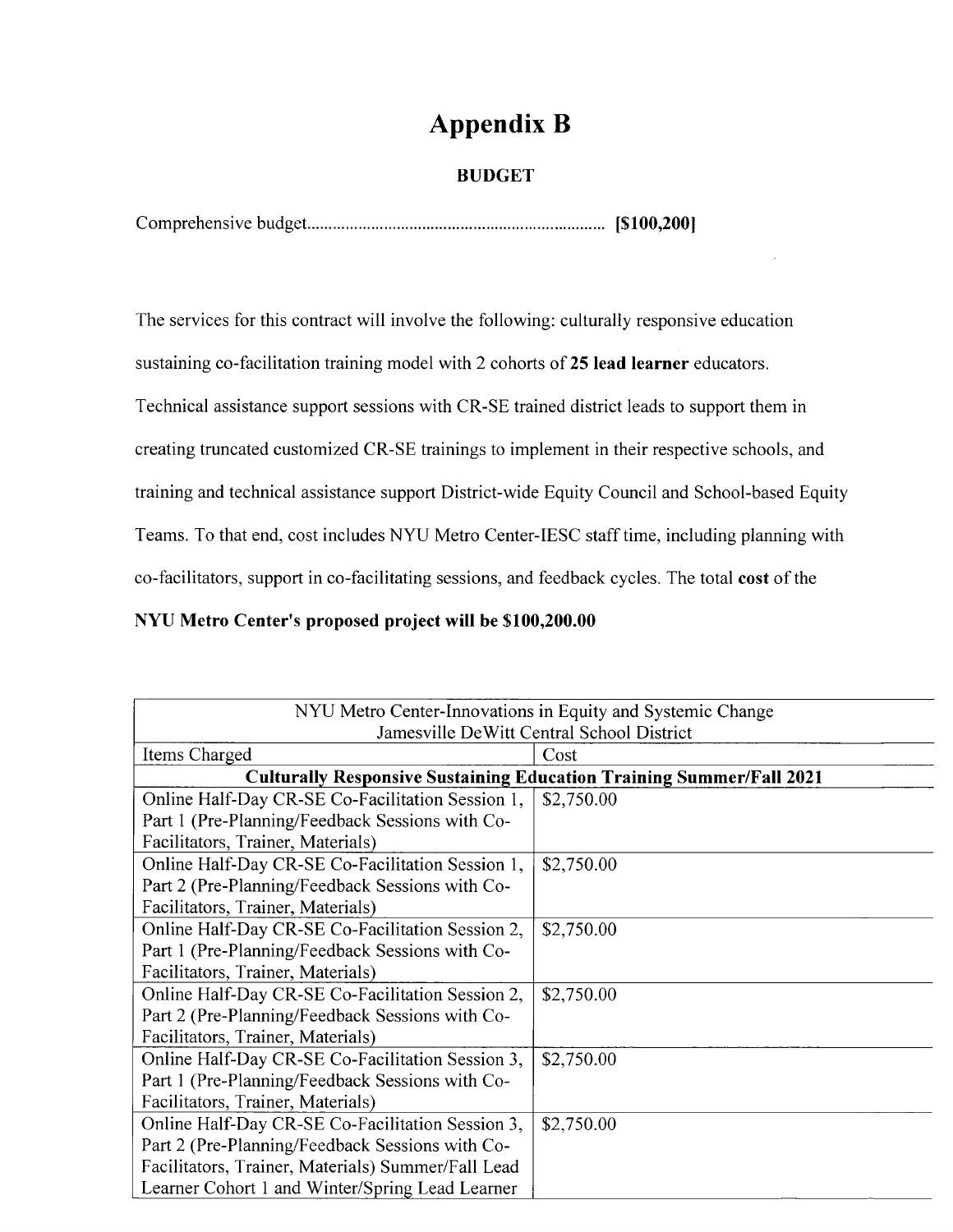| Cohort 2 @ \$2,750 each                                                       |             |  |  |
|-------------------------------------------------------------------------------|-------------|--|--|
| Online Half-Day CR-SE Co-Facilitation Session 4,                              | \$2,750.00  |  |  |
| Part 1 (Pre-Planning/Feedback Sessions with Co-                               |             |  |  |
| Facilitators, Trainer, Materials)                                             |             |  |  |
| Online Half-Day CR-SE Co-Facilitation Session 4,                              | \$2,750.00  |  |  |
| Part 2 (Pre-Planning/Feedback Sessions with Co-                               |             |  |  |
| Facilitators, Trainer, Materials)                                             |             |  |  |
| In-Person Full Day CR-SE Co-Facilitation Session                              | \$6,100.00  |  |  |
| 5 (Pre-Planning/Feedback Sessions with Co-                                    |             |  |  |
| Facilitators, Trainer, Materials, Travel)                                     |             |  |  |
| In-Person Full Day CR-SE Co-Facilitation Session                              | \$6,100.00  |  |  |
| 6 (Pre-Planning/Feedback Sessions with Co-                                    |             |  |  |
| Facilitators, Trainer, Materials, Travel)                                     |             |  |  |
| <b>Culturally Responsive Sustaining Education Training Winter/Spring 2022</b> |             |  |  |
| Online Half-Day CR-SE Co-Facilitation Session 1,                              | \$2,750.00  |  |  |
| Part 1 (Pre-Planning/Feedback Sessions with Co-                               |             |  |  |
| Facilitators, Trainer, Materials)                                             |             |  |  |
| Online Half-Day CR-SE Co-Facilitation Session 1,                              | \$2,750.00  |  |  |
| Part 2 (Pre-Planning/Feedback Sessions with Co-                               |             |  |  |
| Facilitators, Trainer, Materials)                                             |             |  |  |
| In-Person Full Day CR-SE Co-Facilitation Session                              | \$6,100.00  |  |  |
| 2 (Pre-Planning/Feedback Sessions with Co-                                    |             |  |  |
| Facilitators, Trainer, Materials, Travel)                                     |             |  |  |
| In-Person Full Day CR-SE Co-Facilitation Session                              | \$6,100.00  |  |  |
| 3 (Pre-Planning/Feedback Sessions with Co-                                    |             |  |  |
| Facilitators, Trainer, Materials, Travel)                                     |             |  |  |
| In-Person Full Day CR-SE Co-Facilitation Session                              | \$6,100.00  |  |  |
| 4 (Pre-Planning/Feedback Sessions with Co-                                    |             |  |  |
| Facilitators, Trainer, Materials, Travel)                                     |             |  |  |
| In-Person Full Day CR-SE Co-Facilitation Session                              | \$6,100.00  |  |  |
| 5 (Pre-Planning/Feedback Sessions with Co-                                    |             |  |  |
| Facilitators, Trainer, Materials, Travel)                                     |             |  |  |
| In-Person Full Day CR-SE Co-Facilitation Session                              | \$6,100.00  |  |  |
| 6 (Pre-Planning/Feedback Sessions with Co-                                    |             |  |  |
| Facilitators, Trainer, Materials, Travel)                                     |             |  |  |
| <b>Total CR-SE Cost</b>                                                       | \$70,200.00 |  |  |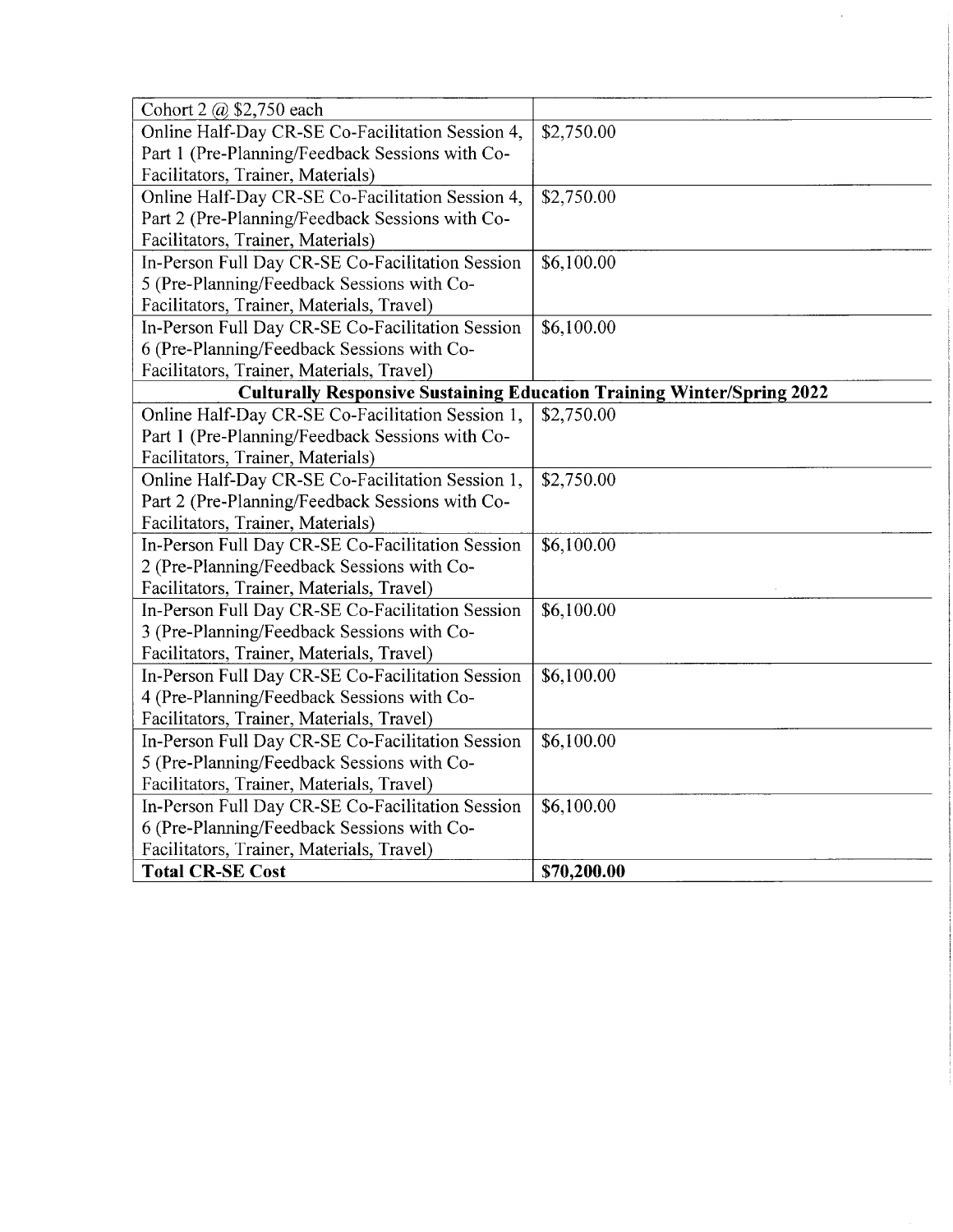| <b>Online Technical Assistance CR-SE Sessions</b>  |                                                                                          |  |
|----------------------------------------------------|------------------------------------------------------------------------------------------|--|
| Online Half-Day CR-SE Technical Assistance         | \$2,500.00                                                                               |  |
| Session 1 (Trainer, Materials, Feedback Sessions)  |                                                                                          |  |
| Online Half-Day CR-SE Technical Assistance         | \$2,500.00                                                                               |  |
| Session 2 (Trainer, Materials, Feedback Sessions)  |                                                                                          |  |
| Online Half-Day CR-SE Technical Assistance         | \$2,500.00                                                                               |  |
| Session 3 (Trainer, Materials, Feedback Sessions)  |                                                                                          |  |
| Online Half-Day CR-SE Technical Assistance         | \$2,500.00                                                                               |  |
| Session 4 (Trainer, Materials, Feedback Sessions)  |                                                                                          |  |
|                                                    | District-wide Equity Council/School-based Equity Teams Training and Technical Assistance |  |
| Online/In-Person Half-Day District-wide Equity     | \$2,500.00                                                                               |  |
| Council Training Part 1 (Pre-Planning/Feedback     |                                                                                          |  |
| Sessions with Co-Facilitators, Trainer, Materials, |                                                                                          |  |
| Travel)                                            |                                                                                          |  |
| Online/In-Person Half-Day District-wide Equity     | \$2,500.00                                                                               |  |
| Council Training Part 2 (Pre-Planning/Feedback     |                                                                                          |  |
| Sessions with Co-Facilitators, Trainer, Materials, |                                                                                          |  |
| Travel)                                            |                                                                                          |  |
| Online/In-Person Half-Day School-based Equity      | \$2,500.00                                                                               |  |
| Teams Training Part 1 (Pre-Planning/Feedback       |                                                                                          |  |
| Sessions with Co-Facilitators, Trainer, Materials, |                                                                                          |  |
| Travel)                                            |                                                                                          |  |
| Online/In-Person Half-Day School-based Equity      | \$2,500.00                                                                               |  |
| Teams Training Part 2 (Pre-Planning/Feedback       |                                                                                          |  |
| Sessions with Co-Facilitators, Trainer, Materials, |                                                                                          |  |
| Travel)                                            |                                                                                          |  |
| Online Half-Day Technical Assistance for District- | \$2,500.00                                                                               |  |
| wide Equity Team/School-based Equity Team          |                                                                                          |  |
| Session 1                                          |                                                                                          |  |
| Online Half-Day Technical Assistance for District- | \$2,500.00                                                                               |  |
| wide Equity Team/School-based Equity Team          |                                                                                          |  |
| Session 2                                          |                                                                                          |  |
| Online Half-Day Technical Assistance for District- | \$2,500.00                                                                               |  |
| wide Equity Team/School-based Equity Team          |                                                                                          |  |
| Session 3                                          |                                                                                          |  |
| Online Half-Day Technical Assistance for District- | \$2,500.00                                                                               |  |
| wide Equity Team/School-based Equity Team          |                                                                                          |  |
| Session 4                                          |                                                                                          |  |
| <b>Total TA Cost</b>                               | \$30,000.00                                                                              |  |
| <b>Grand Total Cost</b>                            | \$100,200.00                                                                             |  |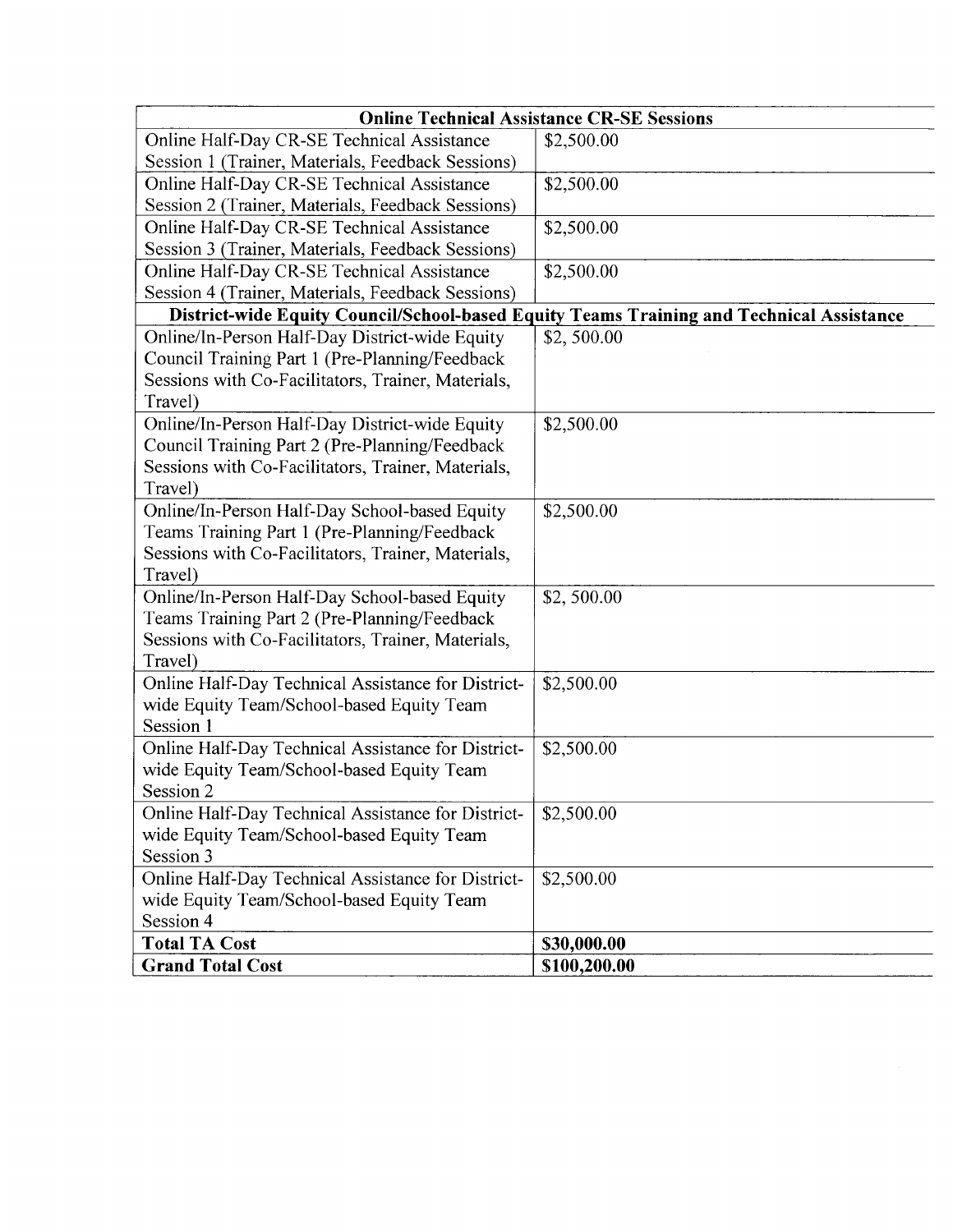*NYU shall submit invoices not more often than monthly for deliverables completed. Upon the receipt of proper invoices, the Collaborator shall pay NYU within thirty (30) days. All invoices shall be submitted using NYU's standard invoice form and shall include current and cumulative costs as well as a breakdown of the costs being invoiced.* 

Upon receipt of an invoice, payments are remitted to:

**New York University Sponsored Programs Accounting P.O. Box 5166 New York, NY 10087**